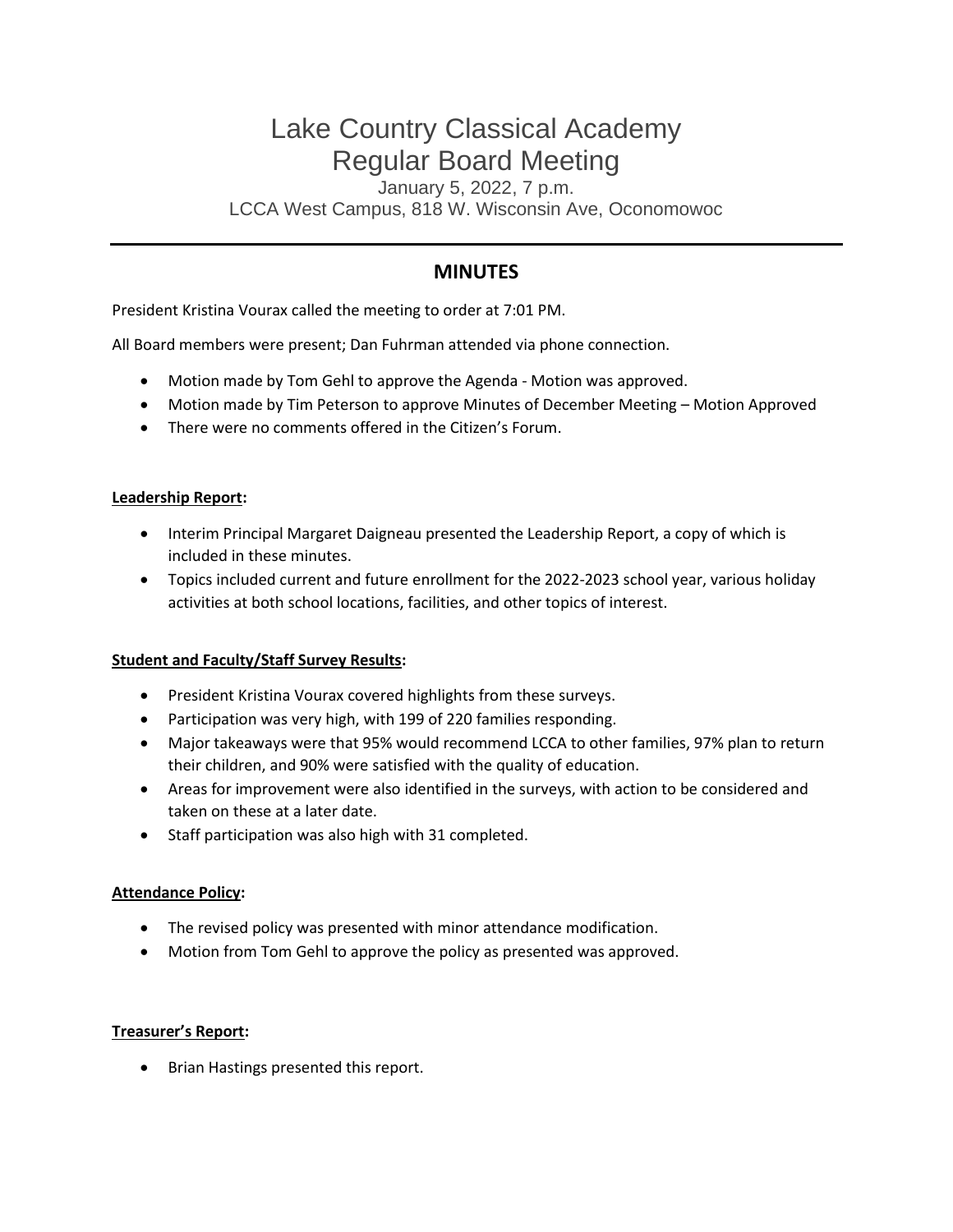- LCCA's current cash situation is strong and the operational deficit is smaller due to unexpected monies from DPI, and a generous donation.
- LCCA still does have an operating deficit for the current year, and fund raising will be needed to bridge that gap.

#### **Finance and Facilities Committee Report:**

- There is a meeting on January 19, the primary subject of which will be evaluating options for facilities next year, as well as the issue of tax-exempt bonds for a building campaign.
- Pods continue to be evaluated as an option for next year.

#### **Fund Raising and Communications Committee:**

- An Open House is scheduled for January 27 for prospective families considering enrollment for the 2022-2023 school year.
- Update on various tools for enrollment marketing, as well as fund raising initiatives.
- Update on planning for fundraiser, the LCCA Ambassadors' Celebration, on February 5.

#### **Board President Report:**

• No report was needed beyond comments in FRC Committee above.

#### **Meeting Adjournment:**

- Motion made by Tom Peterson to adjourn.
- Motion passed meeting adjourned at 7:54 PM.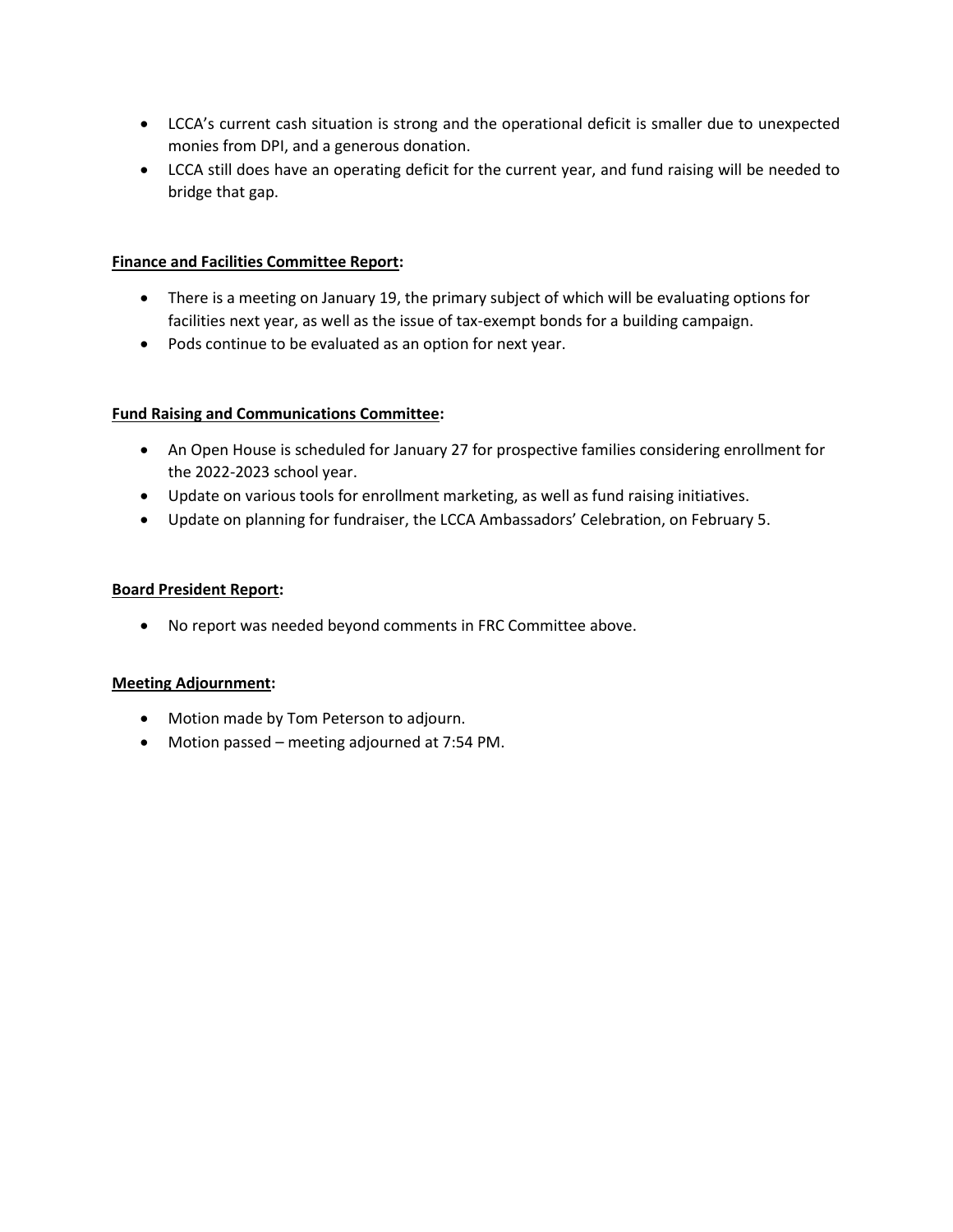# **LCCA Principal Report to Board of Directors**

January 5, 2022

## **GOVERNANCE DECISIONS, MONITORING, AND ACCOUNTABILITY**

Risk and Charter Compliance Update:

- 1. School Goals in progress
	- a. Math Growth Y1: 55% of all students who take the fall and spring NWEA Map Assessment will meet projected growth in math.
	- b. Reading Growth Y1: 55% of all students who take the fall and spring NWEA Map Assessment will meet projected growth in reading.
	- c. Professional Development Y1: All new teaching staff attended "new school" teacher training at LCCA (Aug. 2021); Principal attends annual school leader training at Hillsdale College (Feb. 2022); all teachers will participate in at least one PD training per year specifically designed for classical education; tracked by attendance logs.
	- d. Enrollment Y1/Y2: Achievement within at least 10% of goal (400 students) for the 2021-2022 school year; Of these, 15% are economically disadvantaged students, 5% minority students; and 10% SWD students.
- 2. Hillsdale Partnership
	- a. Hillsdale instructional staff second visit January 18-19, 2022 (teacher observations/feedback)
	- b. Confirmed registration for School Leaders Conference and Job Fair (Feb. 6-9, 9-11)
- 3. Finance
	- a. Enrollment currently 404 students, East 217; West 187
		- a. Offered seats to waitlists in specific grade levels in December
		- b. Welcomed 6 new students on January 4
		- c. 2022-2023 Enrollment opened on January 1
			- i. Current Families Jan. 1-15; seats offered Jan. 16; finalized Jan. 26
				- 1. 307 students re-enrolled as of 5:00 pm. Jan. 5
			- ii. Siblings & New Families Jan. 1-31; lottery Feb. 1
				- 1. 195 new enrolled students as of 5:00 p.m. Jan. 5
	- b. January 14 Second Count Day
	- c. Contracts Blackboard Mass Communication (text, email, robocalls); approx. \$1750/yr for 3 yrs
- 4. Academics and Student Life
	- a. January Schedule w/o Early Release small group instruction K-5<sup>th</sup>; 1x/wk more PE in 6<sup>th</sup> 9<sup>th</sup>
	- b. MAP Testing (K-9<sup>th</sup>) January 10-31
	- c. Close of Quarter 2: January 21 ( $7^{\text{th}}$ -9<sup>th</sup>); January 28 (K-6<sup>th</sup>)
	- d. Semester Exams (7<sup>th</sup>-9<sup>th</sup>) January 24-28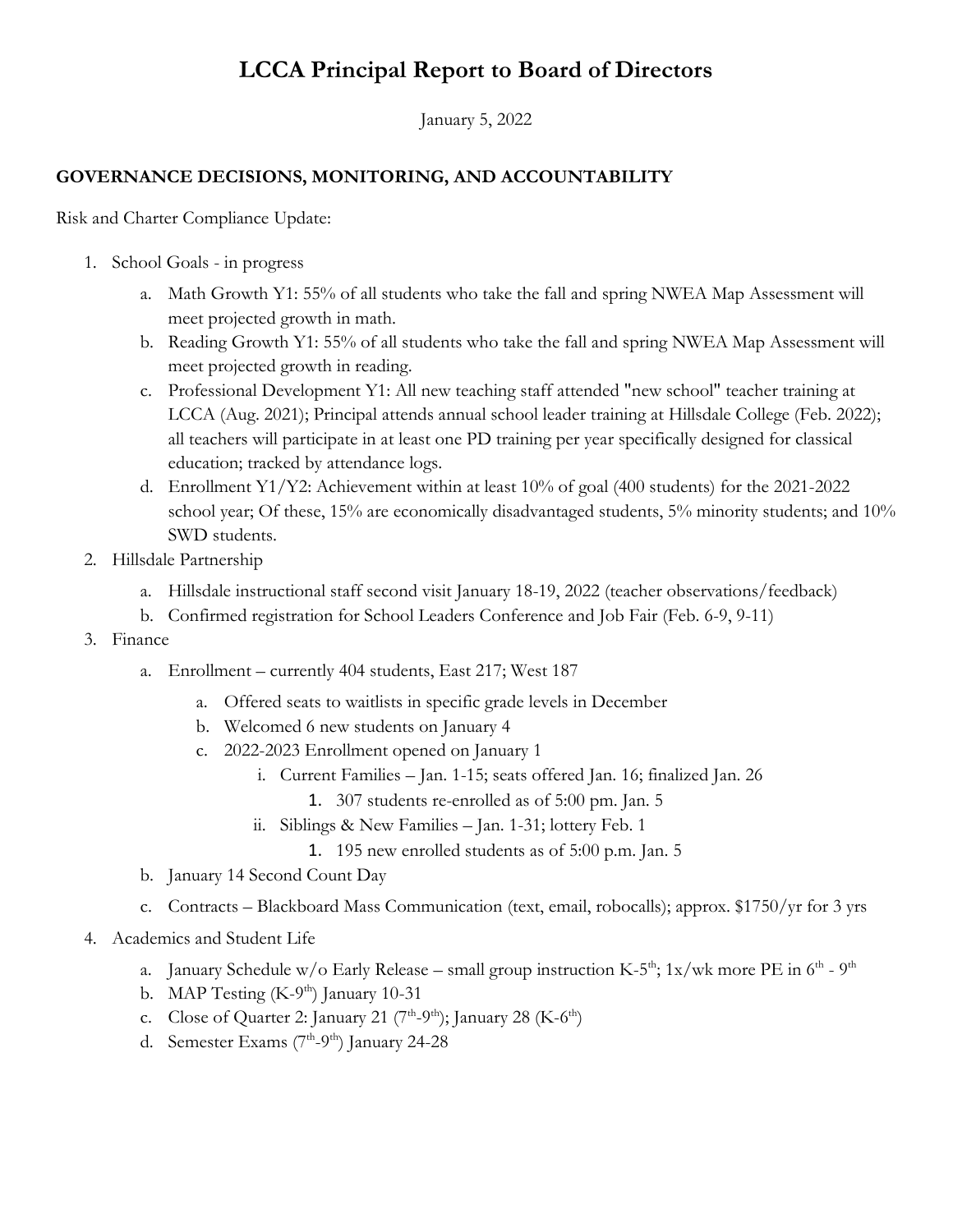- e. Student Services, Special Education Compliance
	- i. Compliance:
		- 1. Setting: 32/36 in Environmental Code "A" (80% or more of time spent in regular education setting); State of WI Goal: 70% of students in code "A"
		- 2. Timelines: All timelines are currently compliant.
	- ii. Updated numbers:
		- 1. Total Students
			- a. 504s 9 students
			- b. IEPs 36 students
			- c. Initial Evaluations/Referrals in Process: 2
			- d. RtI
				- i. Tier 2: 4 students
				- ii. Tier 3: 0 students
		- 2. Staffing Update:
			- a. Current Physical Therapist is going on maternity leave. Carole Feller from Rehab Resources will be filling in for her. Carole began 01/03/2022.
			- b. Current Speech Pathologist at West has put in notice.
			- c. Rehab Resources to provide Speech Therapist.
	- iii. Other:
		- 1. Student Services Team received training on Medicaid billing on 01/03/2022.
- f. Curriculum Updates none
- g. Discipline
	- i. Current situations none (winter break)
	- ii. Spreadsheet tracking virtue reflections and discipline referrals; paper copies in student files
		- a. Virtue Reflections:  $7<sup>th</sup>$  grade 5;  $8<sup>th</sup>$  grade 6;  $9<sup>th</sup>$  grade 1
		- b. Discipline Referrals:  $7<sup>th</sup>$  grade 0;  $8<sup>th</sup>$  grade 1;  $9<sup>th</sup>$  grade 0
		- c. Students will "reset" at zero with start of 2nd semester
	- iii. Investigating transferring system of documentation PowerSchool
- h. Culture
	- i. December 10 Faculty/Staff Christmas Gathering
	- ii. December 14 Orchestra & Band Concert
	- iii. December 17 Red& Green Casual Dress Day
	- iv. December 21 Choral Christmas Concert

### **INFORMATIONAL**

- 1. Matters of Note:
	- a. Facilities
		- i. Safety Plan in process, DOJ liaison/consultant
		- ii. Hallways and door frames painted at East
		- iii.  $K/1^{st}$  hallway, music room floors sealed at East
		- iv. Classrooms deep-cleaned; floor scuffs removed at East
		- v. Heat @ East
			- 1. Butters & Fetting: 4<sup>th</sup> grade now has working heat; wall heaters now working are: main foyer heater, maintenance room heater, staff bathroom; student bathrooms heat also working properly
			- 2. K&1<sup>st</sup> grade classrooms were re-calibrated this is a work in progress (mainly because 2 smallest rooms with exterior block walls are not insulated)